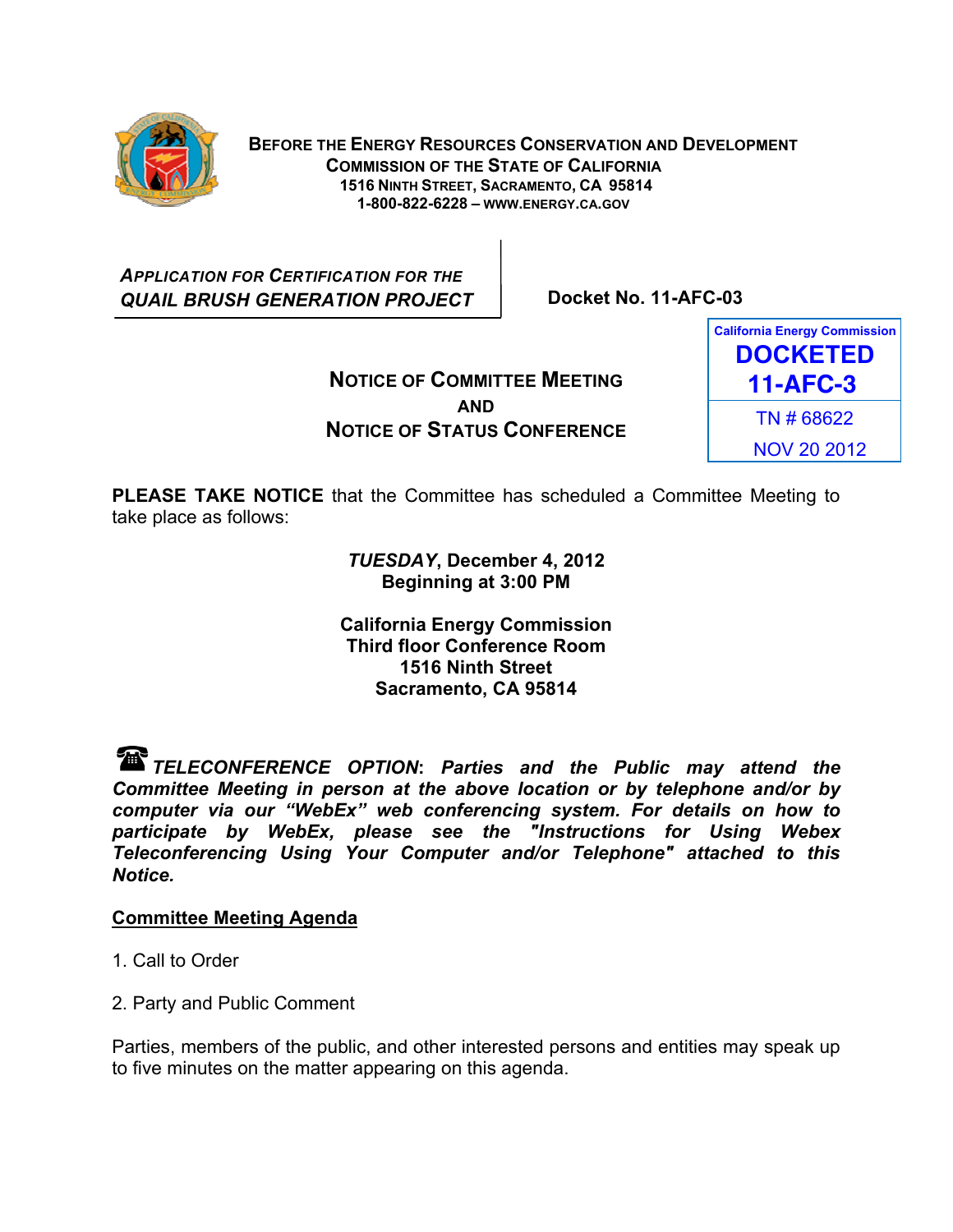3. Closed Session

Committee closed session deliberation regarding the following:

Current status of the Quail Brush AFC proceeding, effect of Applicant's additional information on project Alternatives on the schedule, and possible need for revisions to the scheduling order. (Contact: Raoul Renaud)

The Committee will adjourn to closed session in accordance with Government Code section 11126, subdivision (c)(3), which allows a state body, including a delegated committee, to hold a closed session to deliberate on a decision to be reached in a proceeding the state body was required by law to conduct.

4. Adjourn

## **Purpose of Committee Meeting**

The Committee Meeting will be held for the primary purpose of conducting Committee deliberations in closed session. The open meeting will be convened, public comment taken and then the closed session will begin. The open meeting will reopen to announce the conclusion of the closed session and then adjourn. No testimony will be taken. We encourage the parties and public to take advantage of our remote access facilities (WebEx) to avoid the cost and time of traveling to Sacramento for what will be a very brief public portion of the meeting.

## **NOTICE OF STATUS CONFERENCE**

**PLEASE TAKE NOTICE** that the Committee has scheduled a public Status Conference to discuss the proposed project as follows:

## *MONDAY, December 10, 2012*  **Beginning at 10:30 AM**

**California Energy Commission Hearing Room A 1516 Ninth Street Sacramento, CA 95814** 

*TELECONFERENCE OPTION***:** *Parties and the Public may attend the Status Conference in person at the above location or by telephone and/or by computer via our "WebEx" web conferencing system. For details on how to participate by WebEx, please see the "Instructions for Using Webex Teleconferencing Using Your Computer and/or Telephone" attached to this Notice.*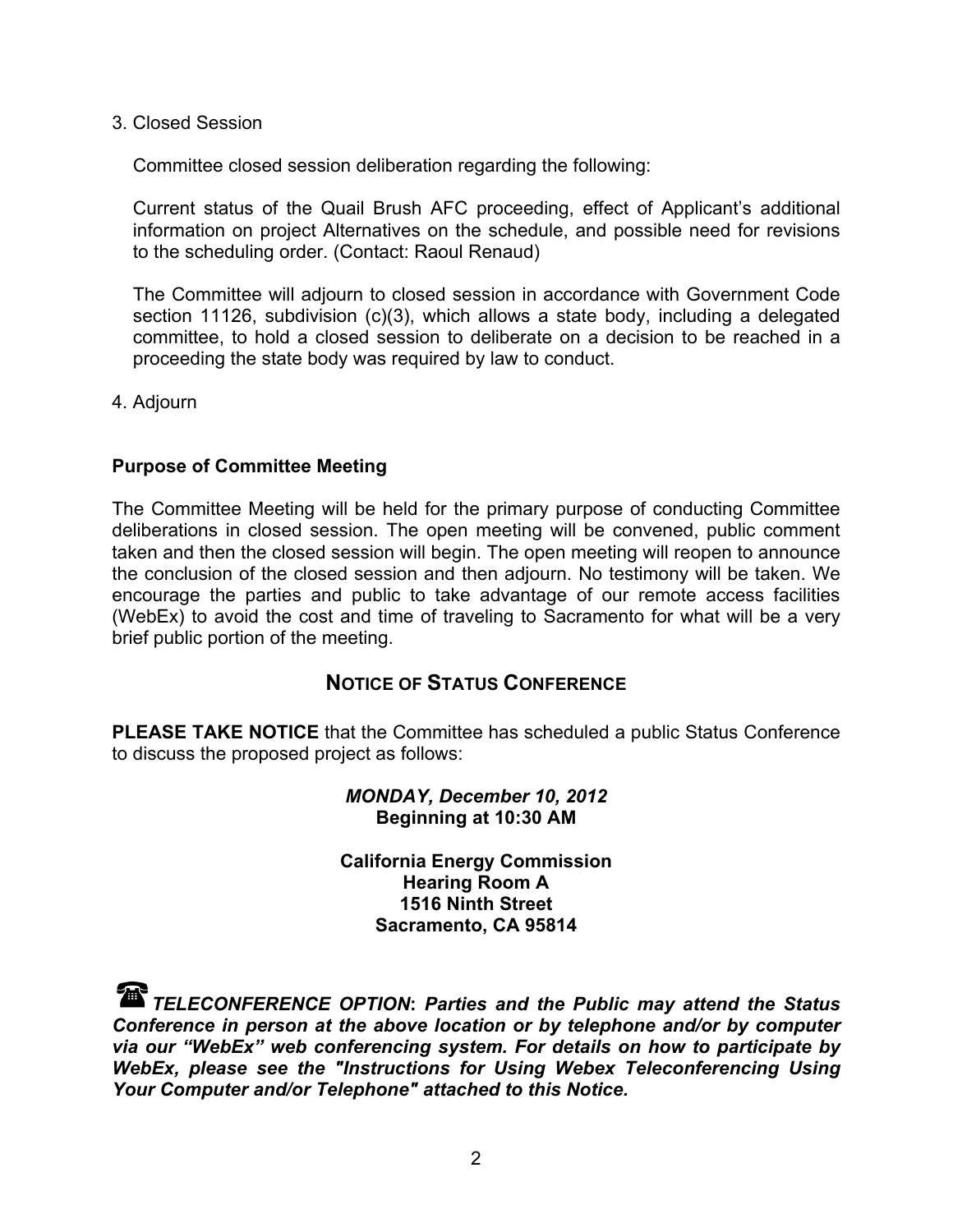# **Status Conference Agenda**

- 1. Call to Order
- 2. Reports from Applicant, Staff and Intervenors regarding the status of the Quail Brush Generation Project AFC.
- 3. Public Comment

Members of the public and other interested persons and entities may speak up to three minutes on a matter appearing on this agenda.

4. Closed Session (if necessary)

Committee closed session consideration of the following Item:

Deliberation by the Committee on any matters submitted for decision by the Committee including, but not limited to pending motions and scheduling. (Contact: Raoul Renaud)

The Committee may adjourn to closed session in accordance with Government Code section 11126, subdivision (c)(3), which allows a state body, including a delegated committee, to hold a closed session to deliberate on a decision to be reached in a proceeding the state body was required by law to conduct.

5. Adjourn

# **Purpose of Status Conference**

This Status Conference is held by the Committee for the primary purpose of informing the committee, the parties, and the public about the project's progress to date in the AFC process. **The Committee requests that the parties submit status reports by December 3, 2012**. Timely submission of status reports will assist the Committee in addressing the parties' concerns during the Status Conference.

## **Closed Session**

During any committee conference or hearing, the Committee may, pursuant to Government Code section 11126(c)(3), temporarily adjourn the meeting to a closed session to deliberate on matters pending before the committee for decision, such as the preparation of a proposed decision, motions and other matters.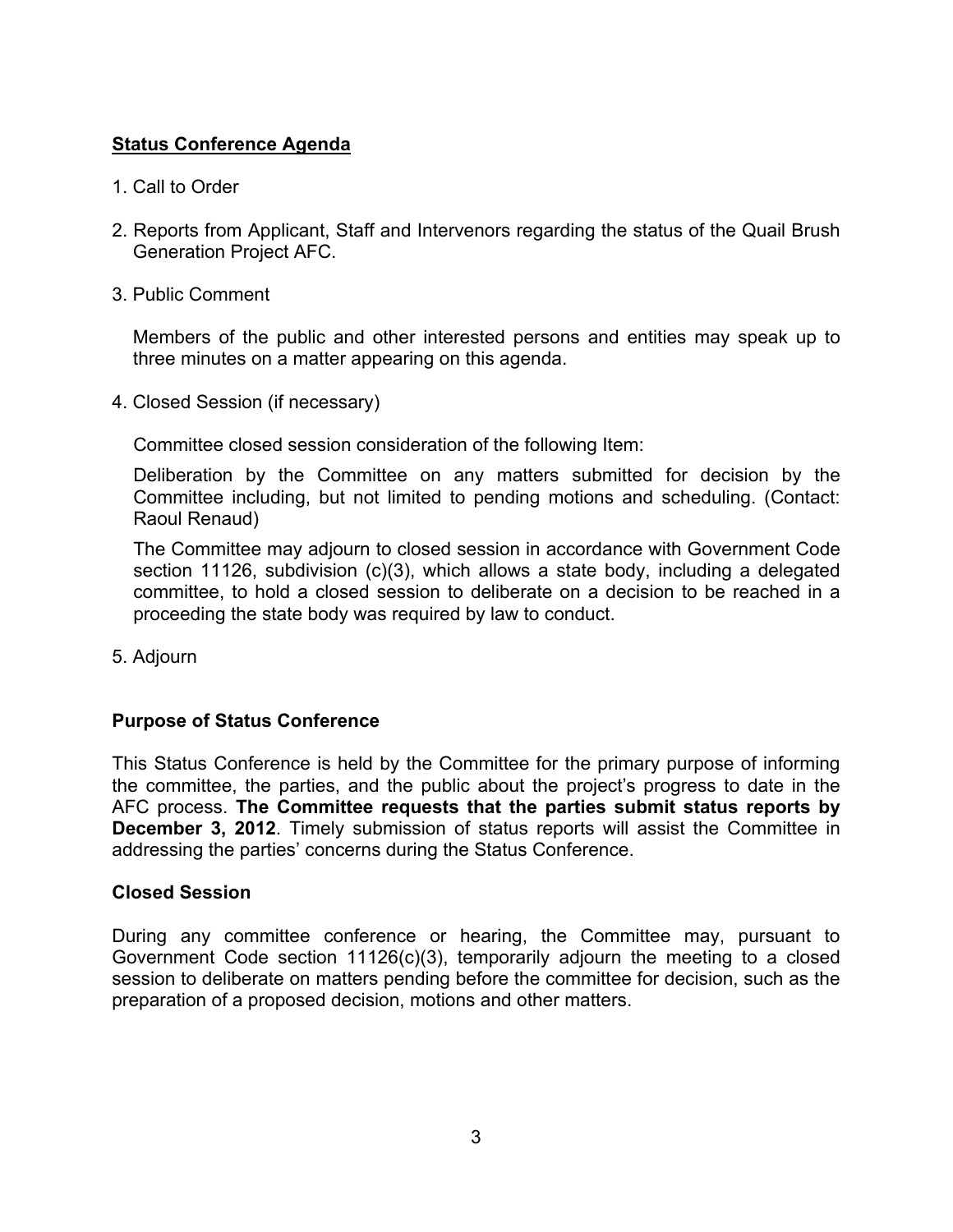## **Public Adviser and Public Participation**

Members of the public are welcome to attend and offer comments at the Committee Meeting and Status Conference. It is not necessary to be an intervenor to participate in the public process. Comments may also be submitted in writing. Written comments may be submitted for posting on the docket for the proceeding by handing them directly to the Public Adviser, or emailing them to **dockets@energy.ca.gov**, or by U.S. Mail to:

> California Energy Commission Dockets Unit Docket number: 11-AFC-03 1516 Ninth Street, MS-14 Sacramento, CA 95814

Please include "*QUAIL BRUSH GENERATION PROJECT*, **Docket No. 11-AFC-03**" on any e-mailed or written comments.

**PLEASE NOTE: Your written and oral comments, attachments, and associated contact information (e.g. your address, phone, email, etc.) become part of the viewable public record. Additionally, this information may become available via Google, Yahoo, and other search engines.** 

The Energy Commission's Public Adviser's Office is available to provide the public with an understanding of a proceeding and to make recommendations for meaningful participation. For assistance, contact Jennifer Jennings, the Public Adviser, at (916) 654-4489 or 800-822-6228 or e-mail at: **publicadviser@energy.state.ca.us**.

## **Contact Information**

Questions of a legal or procedural nature should be directed to Raoul Renaud, the Hearing Adviser, at (916) 651-2020 or e-mail at: **raoul.renaud@energy.ca.gov**.

Technical questions concerning the project should be addressed to Eric Solorio, the Staff Project Manager, at (916) 651-0966 or e-mail: **eric.solorio@energy.ca.gov**.

Media inquiries should be directed to the Energy Commission's Media Office at (916) 654-4989 or e-mail at: **mediaoffice@energy.ca.gov**.

Information concerning the status of the project, as well as notices and other relevant documents, may be viewed on the Energy Commission's internet web page at: **http://www.energy.ca.gov/sitingcases/quailbrush/notices/index.html**.

If you have a disability and need assistance to participate in this event, contact Lourdes Quiroz no less than five days prior to the meeting at 916-654-5146 or e-mail: **lou.quiroz@energy.ca.gov**.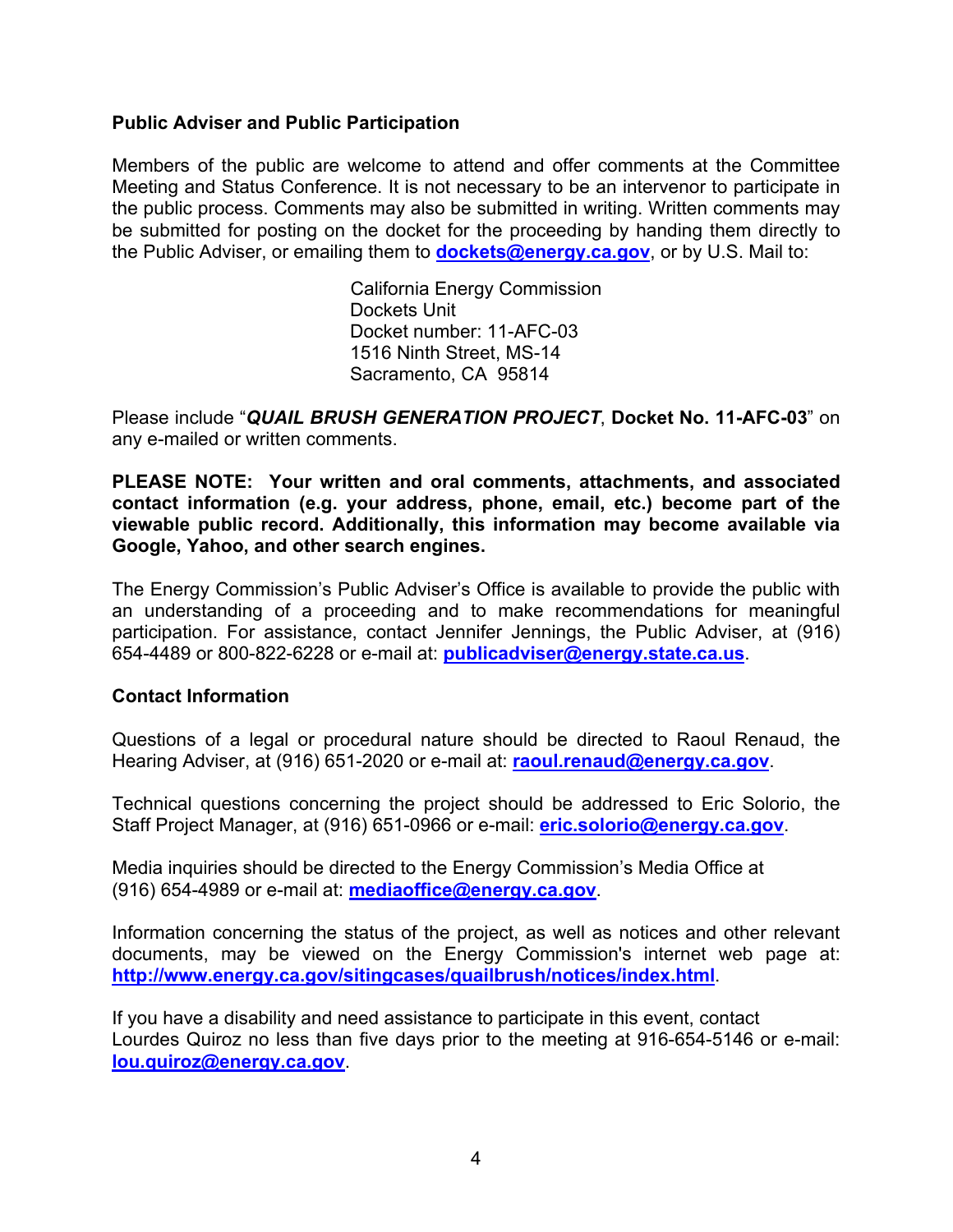If you have questions concerning how to participate in the project review process, please contact the Public Adviser's Office at (916) 654-4489 or (800) 822-6228 or by email: **publicadviser@energy.ca.gov**.

Dated November 20, 2012, at Sacramento, California.

# **Original Signed By:**

j

KAREN DOUGLAS Commissioner and Presiding Member Quail Brush Generation Project AFC Committee

# Original Signed By:

ANDREW McALLISTER Commissioner and Associate Member Quail Brush Generation Project AFC Committee

*Mailed to Lists: POS, 7406, 7407, 7408, 7409*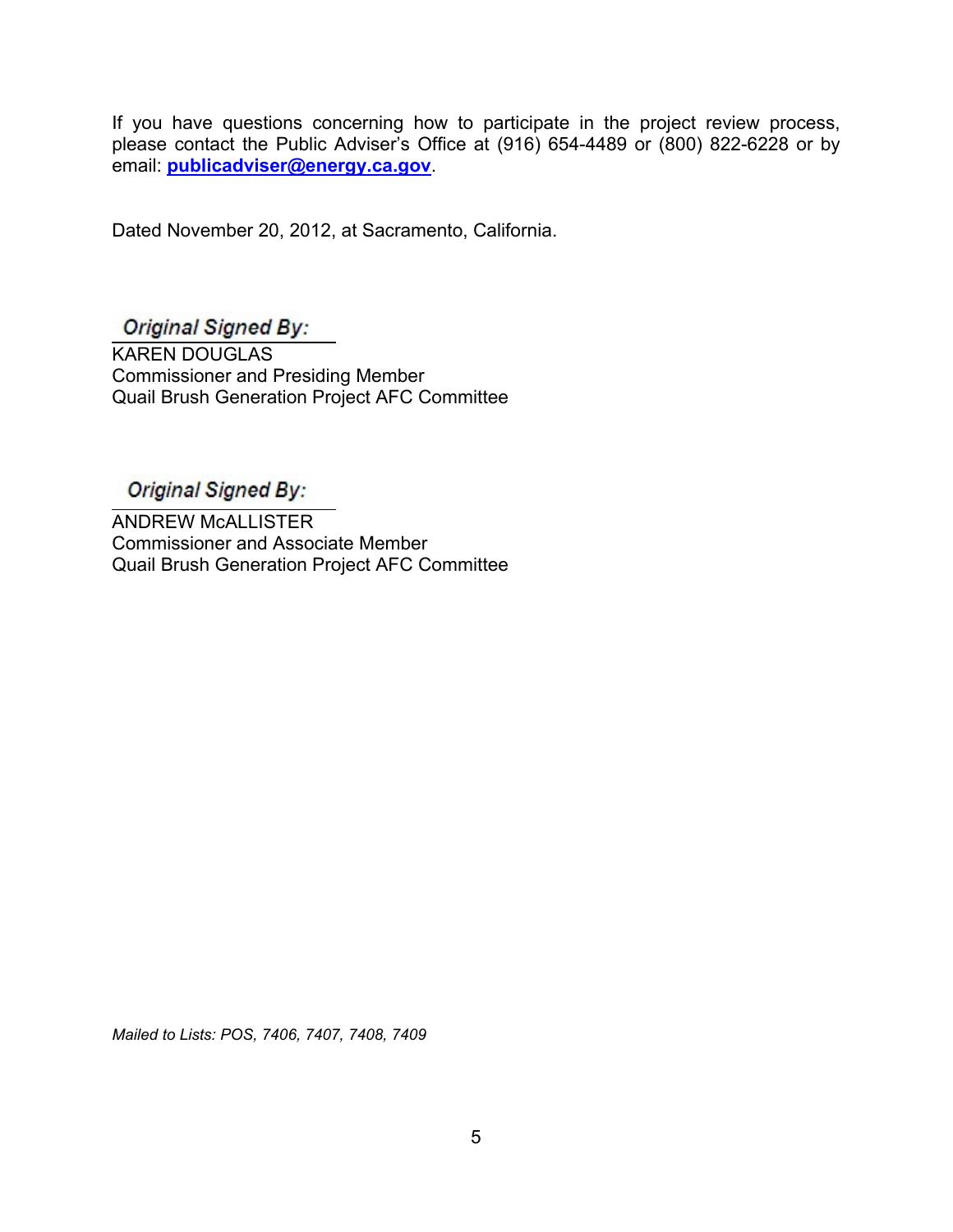# **California Energy Commission 1516 Ninth Street Sacramento, CA 95814**

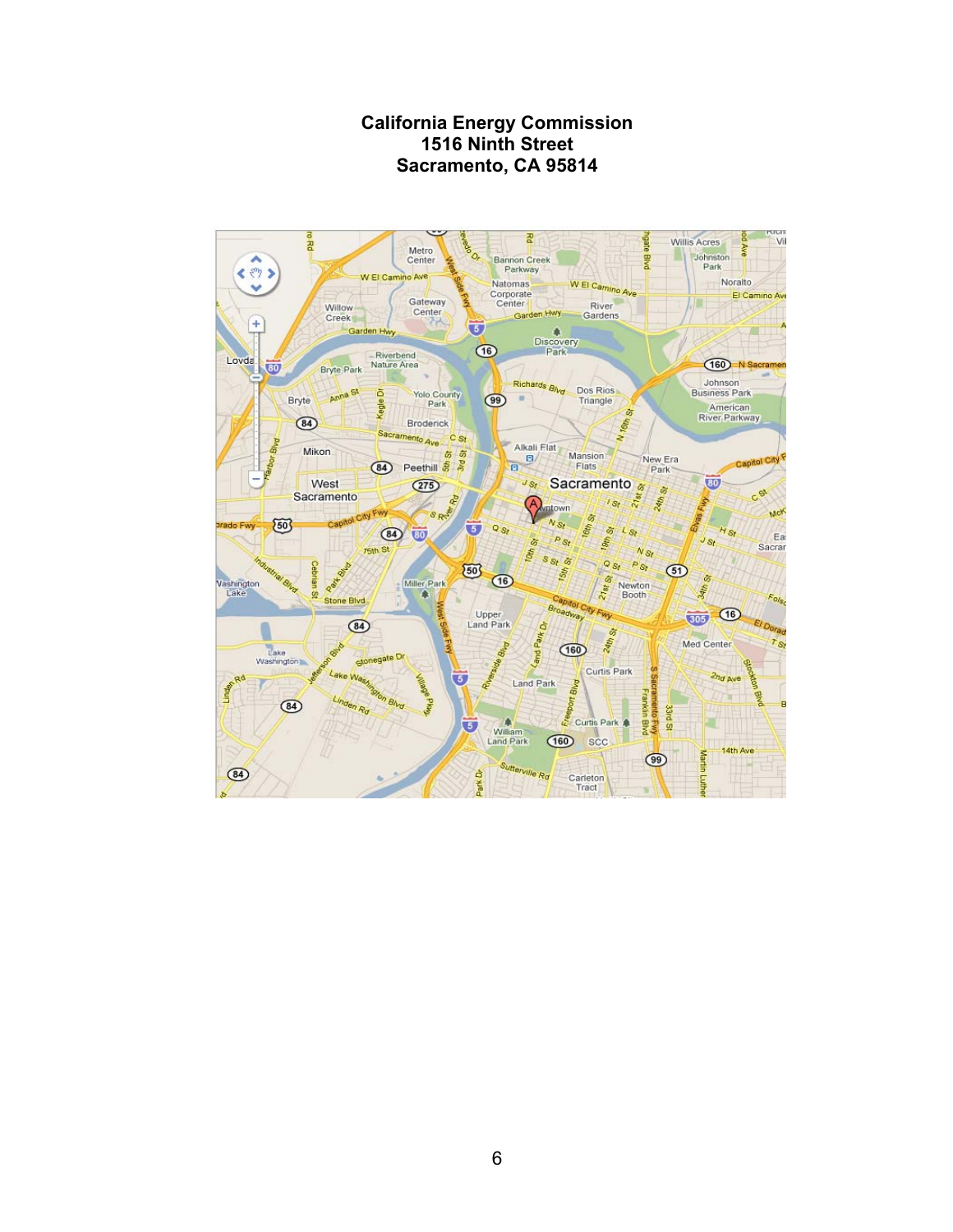# **INSTRUCTIONS FOR USING WEBEX TELECONFERENCING USING YOUR COMPUTER AND/OR TELEPHONE**

## *1. COMPUTER LOG-ON WITH A DIRECT PHONE NUMBER:*

Please go to https://energy.webex.com and enter the *meeting number* for the specific meeting date:

- ! **12/4/12** meeting number**: 923 152 206**
- ! **12/10/12**  meeting number: **927 041 698**

When prompted, enter your information and the *meeting password*: **pwd#1516** 

After you login, a prompt will appear on-screen for you to provide **your** phone number. In the **Number box**, type your area code and phone number and click OK. **You will receive a call back on your phone for the audio of the meeting**. International callers can use the "Country/Region" button to help make their connection.

## *2. COMPUTER LOG-ON FOR CALLERS WITH AN EXTENSION PHONE NUMBER, ETC:*

Please go to https://energy.webex.com and enter the *meeting number* for the specific meeting date:

- ! **12/4/12** meeting number: **923 152 206**
- ! **12/10/12**  meeting number: **927 041 698**

When prompted, enter your information and the *meeting password*: **pwd#1516** 

## *After you login, a prompt will ask for your phone number. Click "CANCEL."*

- ! *Instead, call 1-866-469-3239 (toll-free in the U.S. and Canada). When prompted, enter the meeting number above and your unique Attendee ID number which is listed in the top left area of your screen after you login.*  \*\*\*\*\*\*\*\*\*\*\*\*\*\*\*\*\*\*\*\*\*\*\*\*\*\*\*\*\*\*\*\*\*\*\*\*\*\*\*\*\*\*\*\*\*\*\*\*\*\*\*\*\*\*\*\*\*\*\*\*\*\*\*\*\*\*\*\*\*\*\*\*\*\*\*\*\*\*\*\*\*\*\*\*\*\*\*\*\*\*\*\*\*\*\*\*\*\*\*\*\*\*\*\*\*\*\*\*\*\*\*\*\*\*\*\*\*\*\*\*\*\*
- *3. TELEPHONE ONLY (NO COMPUTER ACCESS):*
- ! *Call 1-866-469-3239 (toll-free in the U.S. and Canada) and when prompted enter the meeting number* for the specific meeting date:
	- ! **12/4/12** meeting number: **923 152 206**
	- ! **12/10/12**  meeting number: **927 041 698**

If you have difficulty joining the meeting, please call the WebEx Technical Support number at 1-866-229-3239. To see if your computer is compatible, visit http://support.webex.com/support/system-requirements.html.

Please be aware that the meeting's WebEx audio and on-screen activity may be recorded.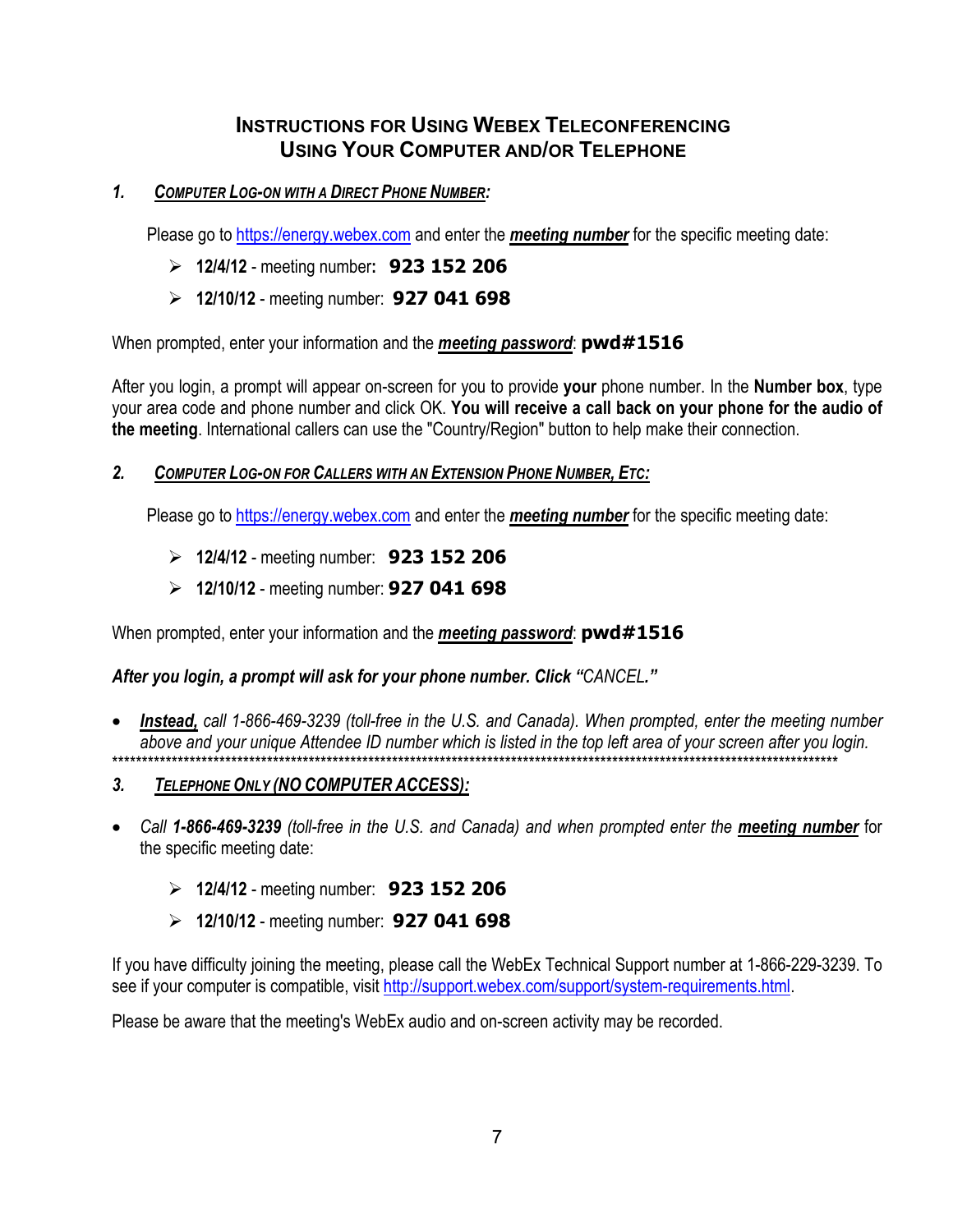

 **BEFORE THE ENERGY RESOURCES CONSERVATION AND DEVELOPMENT COMMISSION OF THE STATE OF CALIFORNIA 1516 NINTH STREET, SACRAMENTO, CA 95814 1-800-822-6228 – WWW.ENERGY.CA.GOV**

*APPLICATION FOR CERTIFICATION FOR THE* **DOCKET NO. 11-AFC-03 QUAIL BRUSH GENERATION PROJECT FIND PROOF OF SERVICE** 

 *(Revised 11/19/2012)* 

## **APPLICANT**

Cogentrix Energy, LLC C. Richard "Rick" Neff, Vice President Environmental, Health & Safety 9405 Arrowpoint Boulevard Charlotte, NC 28273 rickneff@cogentrix.com

Cogentrix Energy, LLC John Collins, VP Development Lori Ziebart, Project Manager Quail Brush Generation Project 9405 Arrowpoint Blvd. Charlotte, NC 28273 johncollins@cogentrix.com loriziebart@cogentrix.com

#### **APPLICANT'S CONSULTANTS**

Tetra Tech EC, Inc. Connie Farmer Sr. Environmental Project Manager 143 Union Boulevard, Suite 1010 Lakewood, CO 80228 connie.farmer@tetratech.com

Tetra Tech EC, Inc. Barry McDonald VP Solar Energy Development 17885 Von Karmen Avenue, Ste. 500 Irvine, CA 92614-6213 barry.mcdonald@tetratech.com

Tetra Tech EC, Inc. Sarah McCall Sr. Environmental Planner 143 Union Boulevard, Suite 1010 Lakewood, CO 80228 sarah.mccall@tetratech.com

## **COUNSEL FOR APPLICANT**

Bingham McCutchen LLP Ella Foley Gannon Camarin Madigan Three Embarcadero Center San Francisco, CA 94111-4067 ella.gannon@bingham.com camarin.madigan@bingham.com

#### **INTERVENORS**

Roslind Varghese 9360 Leticia Drive Santee, CA 92071 roslindv@gmail.com

Rudy Reyes 8655 Graves Avenue, #117 Santee, CA 92071 rreyes2777@hotmail.com

Dorian S. Houser 7951 Shantung Drive Santee, CA 92071 dhouser@cox.net

Kevin Brewster 8502 Mesa Heights Road Santee, CA 92071 lzpup@yahoo.com

Phillip M. Connor Sunset Greens Home Owners **Association** 8752 Wahl Street Santee, CA 92071 connorphil48@yahoo.com

Mr. Rob Simpson, CEO Helping Hand Tools 1901 First Avenue, Suite 219 San Diego, CA 92101 rob@redwoodrob.com

**\*Sierra Club, San Diego Chapter Robert W. Wright c/o Law Office of Robert W. Wright 716 Castro Street Solana Beach, CA 92075 bob.wright@mac.com**

HomeFed Fanita Rancho, LLC Jeffrey A. Chine Heather S. Riley Allen Matkins Leck Gamble Mallory & Natsis LLP 501 West Broadway, 15th Floor San Diego, CA 92101 jchine@allenmatkins.com hriley@allenmatkins.com ikaup@allenmatkins.com vhoy@allenmatkins.com

Preserve Wild Santee Van Collinsworth 9222 Lake Canyon Road Santee, CA 92071 savefanita@cox.net

Center for Biological Diversity John Buse Aruna Prabhala 351 California Street, Suite 600 San Francisco, CA 94104 jbuse@biologicaldiversity.org aprabhala@biologicaldiversity.org

## **INTERESTED AGENCIES**

California ISO e-recipient@caiso.com

City of Santee Department of Development Services Melanie Kush Director of Planning 10601 Magnolia Avenue, Bldg. 4 Santee, CA 92071 mkush@ci.santee.ca.us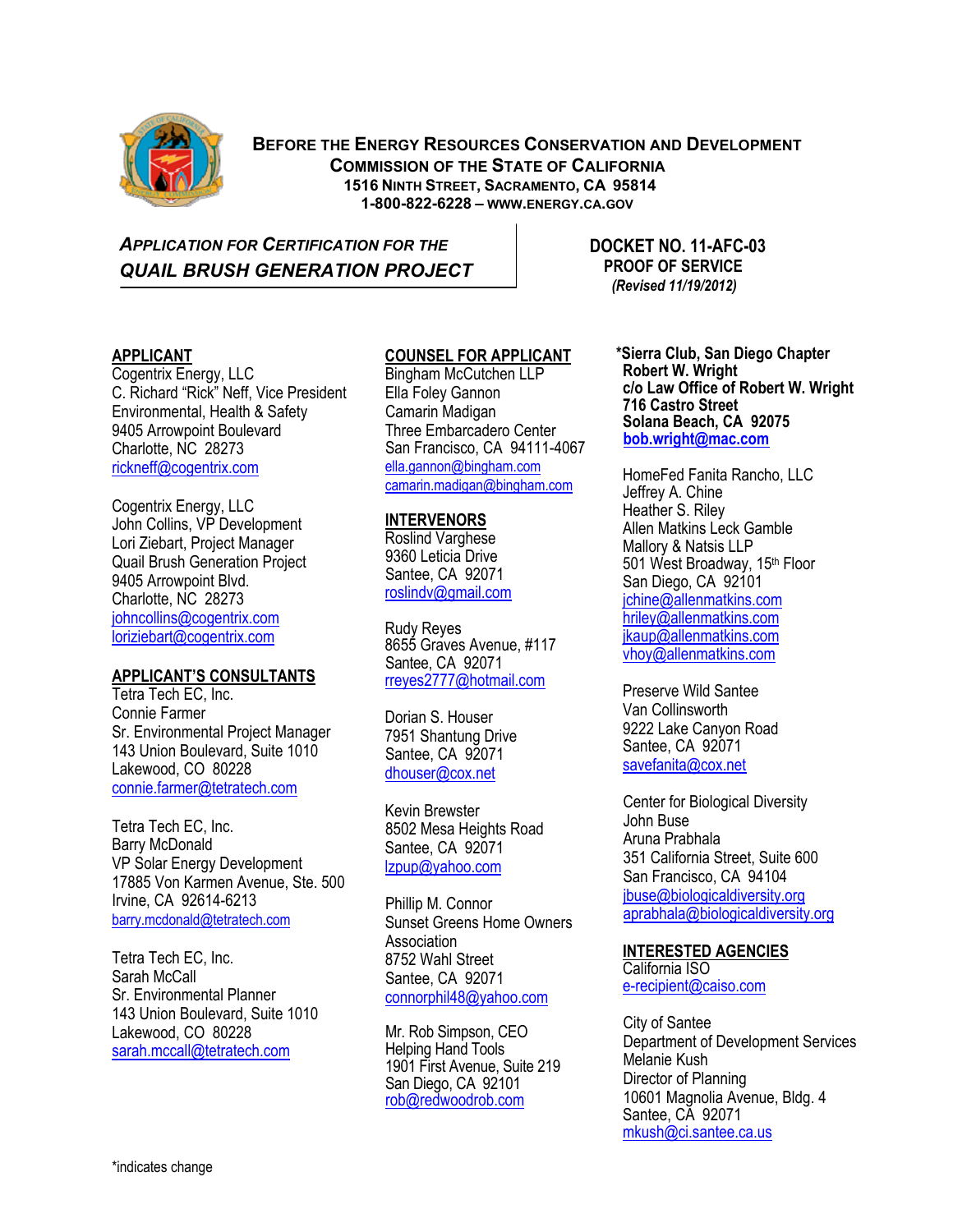#### **INTERESTED AGENCIES (cont.)**

Morris E. Dye Development Services Dept. City of San Diego 1222 First Avenue, MS 501 San Diego, CA 92101 mdye@sandiego.gov

Mindy Fogg Land Use Environmental Planner Advance Planning County of San Diego Department of Planning & Land Use 5510 Overland Avenue, Suite 310 San Diego, CA 92123 mindy.fogg@sdcounty.ca.gov

### **ENERGY COMMISSION – DECISIONMAKERS**

KAREN DOUGLAS Commissioner and Presiding Member karen.douglas@energy.ca.gov

ANDREW McALLISTER Commissioner and Associate Member andrew.mcallister@energy.ca.gov

Raoul Renaud Hearing Adviser raoul.renaud@energy.ca.gov

Eileen Allen Commissioners' Technical Adviser for Facility Siting eileen.allen@energy.ca.gov

Galen Lemei Advisor to Commissioner Douglas galen.lemei@energy.ca.gov

Jennifer Nelson Advisor to Commissioner Douglas jennifer.nelson@energy.ca.gov

David Hungerford Advisor to Commissioner McAllister david.hungerford@energy.ca.gov

Pat Saxton Advisor to Commissioner McAllister patrick.saxton@energy.ca.gov

#### **ENERGY COMMISSION STAFF**

Eric Solorio Project Manager eric.solorio@energy.ca.gov

Stephen Adams Staff Counsel stephen.adams@energy.ca.gov

## **ENERGY COMMISSION –**

**PUBLIC ADVISER** Jennifer Jennings Public Adviser's Office

publicadviser@energy.ca.gov

2